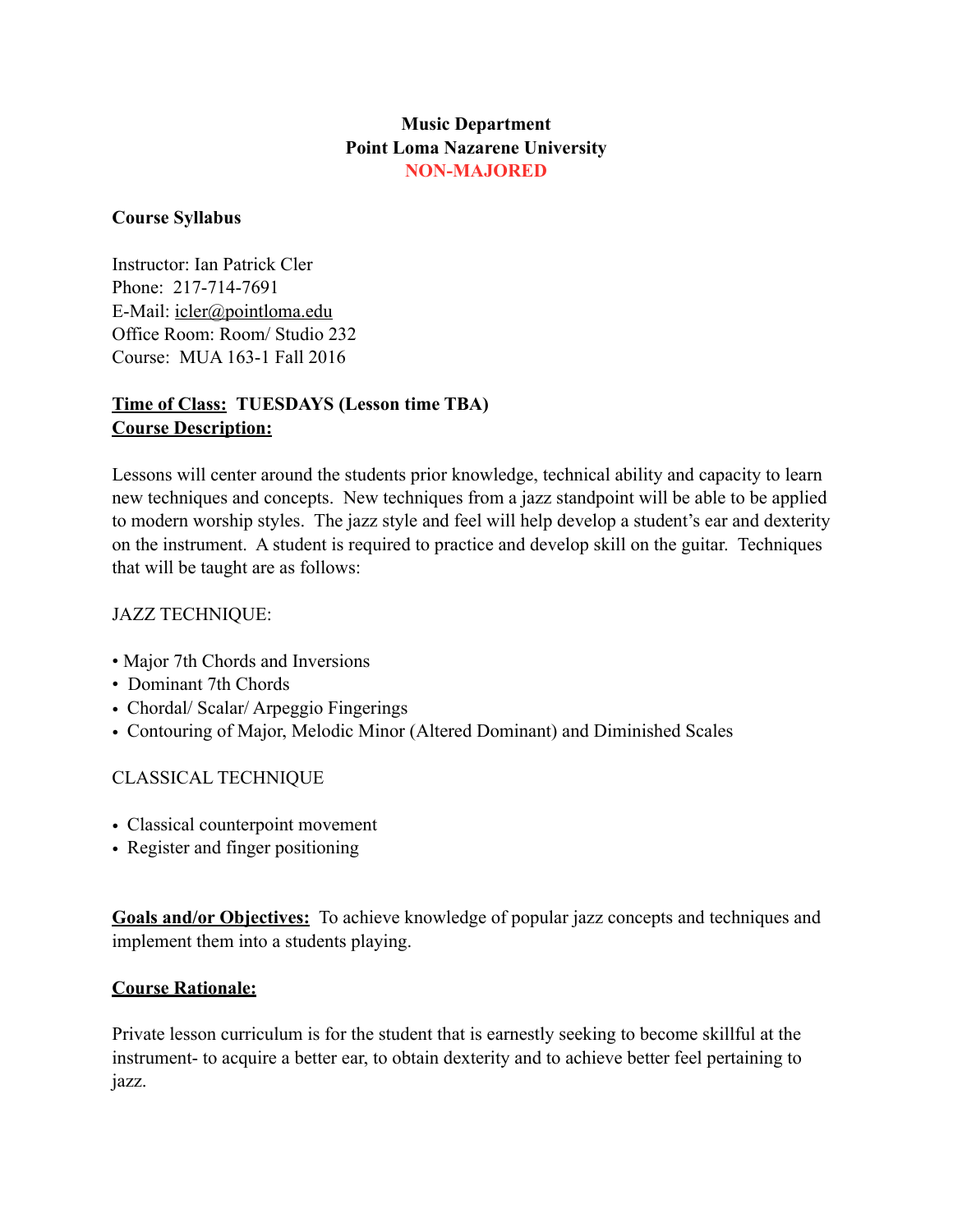| <b>Recommended Reading:</b> Jazz Theory by Mark Levine |
|--------------------------------------------------------|
| Jazz Etudes by Greg Fishman                            |

#### **Recommended Albums:**

 Lee-Way by Lee Morgan Cornbread by Lee Morgan Blue Benson by George Benson Boss Guitar by Wes Montgomery Matteo Carcassi, 25 Etudes, Op. 60-6 by Lucio Matarzzo J.S. Bach, Works for Guitar by Tilman Hoppstock

# **Required Albums:** Impressions by Pat Martino J.S. Bach, Works for Guitar by Tilman Hoppstock

#### **Attendance Policy:**

Maintain continued success by attending each class on time. If there are an `emergencies, if possible, please contact the professor ahead of time. If there needs to be a cancellation or postponed lesson, please discuss with the professor.

|                        | <b>Required Materials:</b> College Ruled Notebook                                                                                                                  |
|------------------------|--------------------------------------------------------------------------------------------------------------------------------------------------------------------|
|                        | Pencils and an eraser                                                                                                                                              |
|                        | <b>Staff Paper</b>                                                                                                                                                 |
|                        | Folder for material                                                                                                                                                |
|                        | Guitar (This one should be obvious)                                                                                                                                |
|                        | Metronome (Your iPhone should have an App).                                                                                                                        |
| <b>Required Books:</b> | Sight Reading for Classical Guitar, Level I-III by Robert Benedict<br>25 Melodic and Progressive Studies, Op. 60 by Matteo Carcassi<br>Jazz Etudes by Greg Fishman |

### **Grading:**

Attendance is absolutely necessary. Although a large part of one's grade is determined by the recital, attendance is required for achieving a greater grade.

#### **Academic Integrity Policy:**